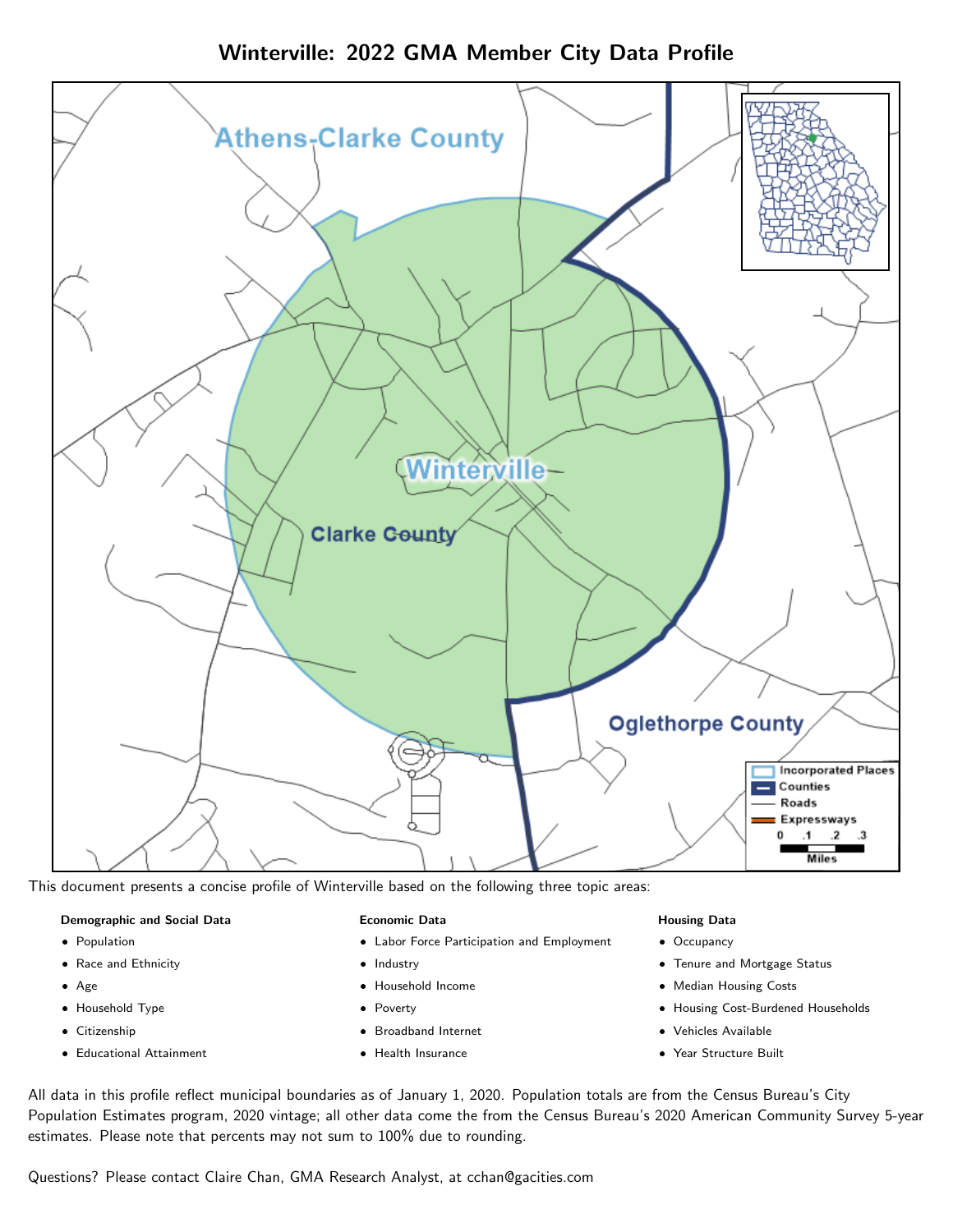# Winterville: Demographic and Social



Age 0% 5% 10% 15% Male **Female** 15% 10% 5% 85 and over 80-84 75-79 70-74 65-69 60-64 55-59 50-54 45-49 40-44 35-39 30-34 25-29  $20 - 24$ 15-19 10-14 5-9 Under 5

## **Citizenship**



Race and Ethnicity



Source: U.S. Census Bureau, City Population Estimates, 2020 vintage Source: American Community Survey, 2020 5-year estimates, table B03002

## Household Type



Source: American Community Survey, 2020 5-year estimates, table B01001 Source: American Community Survey, 2020 5-year estimates, table B11001

### Educational Attainment



Source: American Community Survey, 2020 5-year estimates, table B05002 Source: American Community Survey, 2020 5-year estimates, table B15002

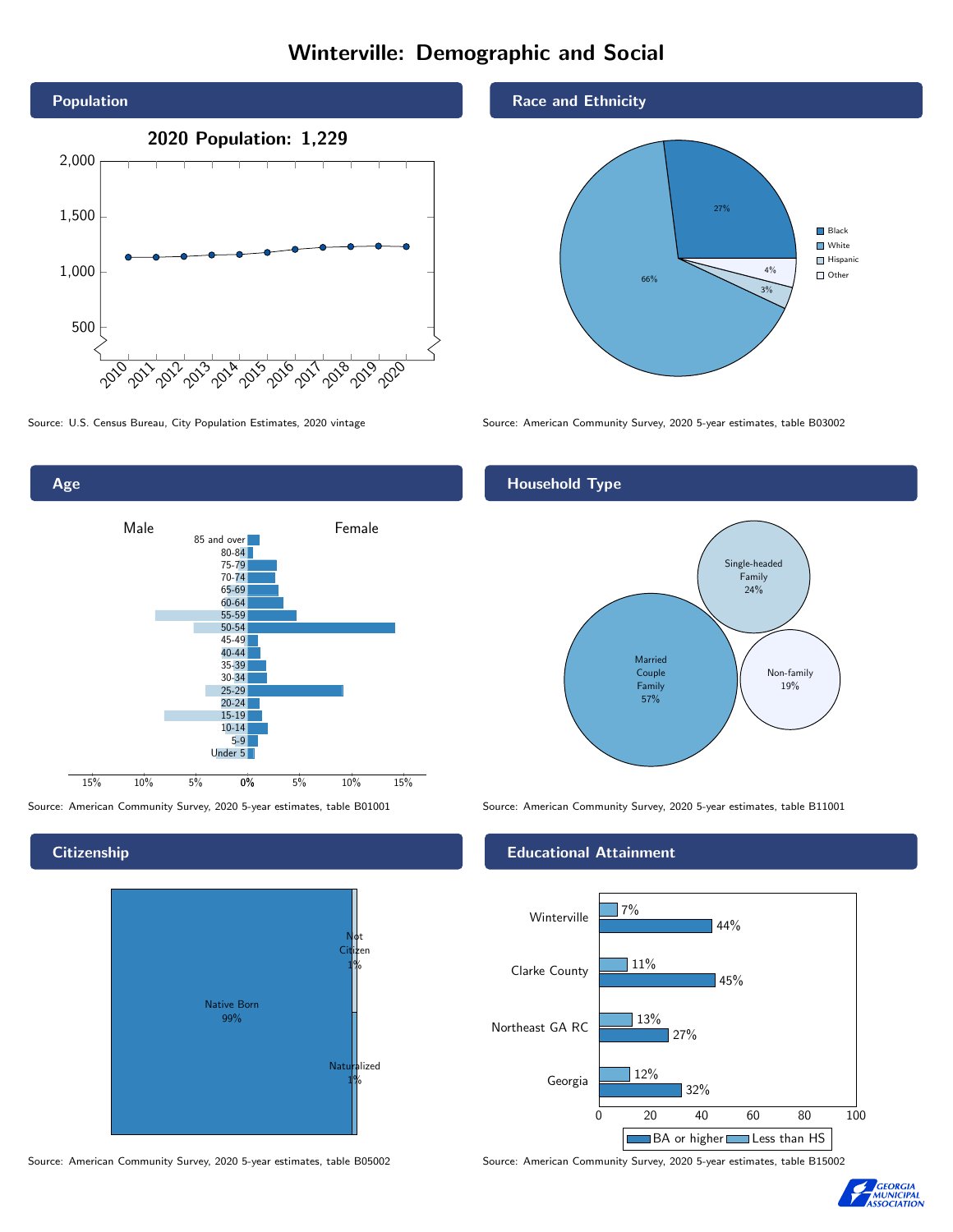# Winterville: Economic



Source: American Community Survey, 2020 5-year estimates, table B23001 Note: Unemployment rate is based upon the civilian labor force.

### Industry

| Agriculture, forestry, fishing and hunting, and mining      | $0\%$ |
|-------------------------------------------------------------|-------|
| Construction                                                | 5%    |
| Manufacturing                                               | 4%    |
| <b>Wholesale Trade</b>                                      | $1\%$ |
| Retail Trade                                                | 18%   |
| Transportation and warehousing, and utilities               | 3%    |
| Information                                                 | $1\%$ |
| Finance and insurance, real estate, rental, leasing         | $1\%$ |
| Professional, scientific, mgt, administrative, waste mgt    | 7%    |
| Educational services, and health care and social assistance | 35%   |
| Arts, entertainment, recreation, accommodation, food        | 15%   |
| service                                                     |       |
| Other services, except public administration                | $4\%$ |
| Public administration                                       | $4\%$ |

Source: American Community Survey, 2020 5-year estimates, table C24030



Source: American Community Survey, 2020 5-year estimates, tables B19013 and B19025 Source: American Community Survey, 2020 5-year estimates, table B17010



#### Poverty



## **Health Insurance**



Source: American Community Survey, 2020 5-year estimates, table B28002 Source: American Community Survey, 2020 5-year estimates, table B18135